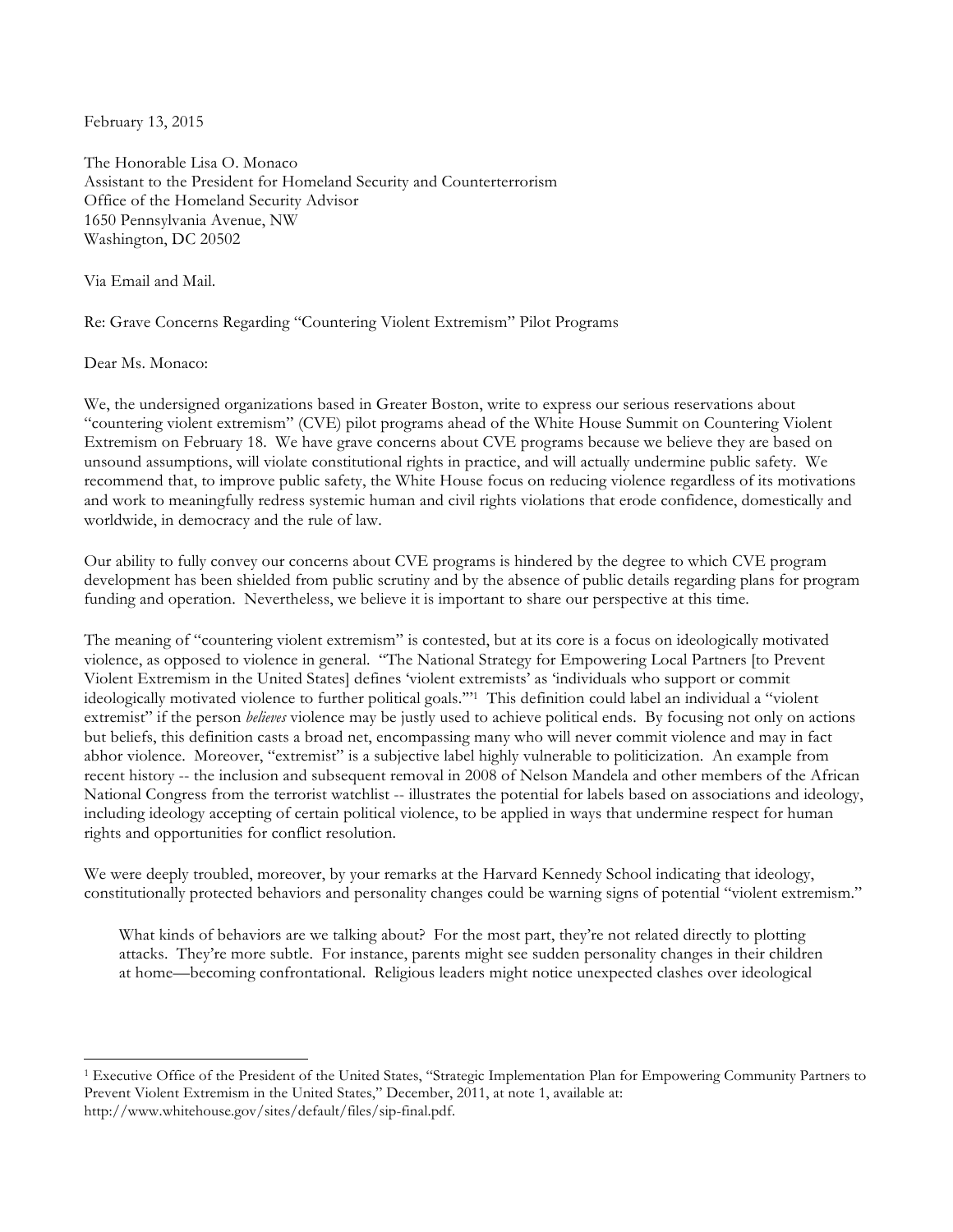differences. Teachers might hear a student expressing an interest in traveling to a conflict zone overseas. Or friends might notice a new interest in watching or sharing violent material.2

Based on this information, we anticipate that CVE pilot programs may target and surveil persons who are perceived to be sympathetic to groups engaged in armed political struggles (where those groups are not politically aligned with the U.S. government), are critical of American policies, or who simply engage in behaviors common among many youth such as questioning authority, experimenting with new identities, forming independent political views, and showing solidarity with peoples abroad. All youth deserve to pursue their imperfect transitions to adulthood without having such behaviors policed or becoming the targets of interventions. Political views and ideologies should not – and may not constitutionally – be policed by government agencies or by community organizations at the behest of our government.

Interventions based on these factors would not only be invasive, they would also fail to improve our security. A government-driven market for research to identify factors that heighten vulnerability to "extremism" has produced many results-driven reports that purport to identify factors such as social alienation, mental illness, political grievances and strict interpretations of Islam as possible indicators of future violence.3 However, such reports generally lack control groups, rely on small sample sizes, draw conclusory findings, and are often funded by government agencies such as the Department of Defense (which could bias their designs and findings). Other than past commission of violence or the sharing of an actual plan for future violence, the existence of outward signs of the *potential* to commit violence has been strongly refuted by sound evidence. As Faiza Patel of the Brennan Center for Justice has noted, "[d]espite the impetus to find a terrorist profile or hallmarks of radicalization to hone in on incipient terrorists, empirical research has emphatically and repeatedly concluded that there is no such profile and no such easily identifiable hallmarks."4 Interventions that target factors falsely correlated with future violence – such as alienation, political grievances, or religious interpretations – will not make us safer.

Sound research methods are not only the concern of the ivory tower; they should be a basic requirement of any research used in the development of government policies. Relying on sound research methods is the first step towards ensuring that policies are effective at solving targeted problems, and are not merely political theater.

The DOJ's role in spearheading CVE pilot development is also deeply troubling.5 The DOJ is of course a law enforcement agency, prosecuting a sizable number of inchoate "terrorism related" crimes, and its agencies may use information about individuals' vulnerabilities, such as mental illness or inclusion on the bloated and unreliable "terrorist watchlist," as leverage in recruiting informants. Despite repeated statements that the Boston CVE pilot is focused on developing community resources to address a range of social and health challenges, the DOJ is not a social services agency. CVE programs developed with the input of law enforcement agencies threaten to incorporate intelligence gathering into the process by which individuals are referred to or use mental health and other social

<sup>4</sup> Faiza Patel, Brennan Center for Justice, "Rethinking Radicalization" (2011) at 8, available at:

 

<sup>2</sup> Remarks by Assistant to the President for Homeland Security and Counterterrorism Lisa O. Monaco, "Countering Violent Extremism and the Power of Community," Harvard Kennedy School, April 15, 2014, available at: http://www.whitehouse.gov/ the-press-office/2014/04/16/remarks-assistant-president-homeland-security-and-counterterrorism-lisa-.

<sup>&</sup>lt;sup>3</sup> Many factors identified by these studies are both constitutionally protected and quite common among the broader population. Researchers with the think tank DEMOS found, for example, that "foreign policy is a major and consistent grievance among Muslims, and disapproval is nearly unanimous." Jamie Bartlett, Jonathan Birdwell and Michael King, DEMOS, "The Edge of Violence: A Radical Approach to Extremism" (2010) at 25 (hereinafter "The Edge of Violence"), available at: http://www.demos.co.uk/files/Edge\_of\_Violence\_-\_full\_-\_web.pdf?1291806916.

http://brennan.3cdn.net/f737600b433d98d25e\_6pm6beukt.pdf. See also "The Edge of Violence," supra note 2; and John Horgan. "Discussion Point: The End of Radicalization?" (2012), available at: http://www.perma.cc/0iCRqo8gp8K. <sup>5</sup> While community members and government agencies alike value peace, security and freedom, certain government agencies also face pressures to maximize terrorism convictions and gather intelligence which can support that result. See e.g. Sahar Aziz, "Policing Terrorists In the Community," 5 Harvard Nat'l Sec. J. 147 (2014) (hereinafter "Policing Terrorists"), available at: http://harvardnsj.org/wp-content/uploads/2014/01/Aziz-Final.pdf. Such conflicts of interest can be observed when, for example, a DOJ representative discourages community members from seeking attorneys before speaking with the FBI.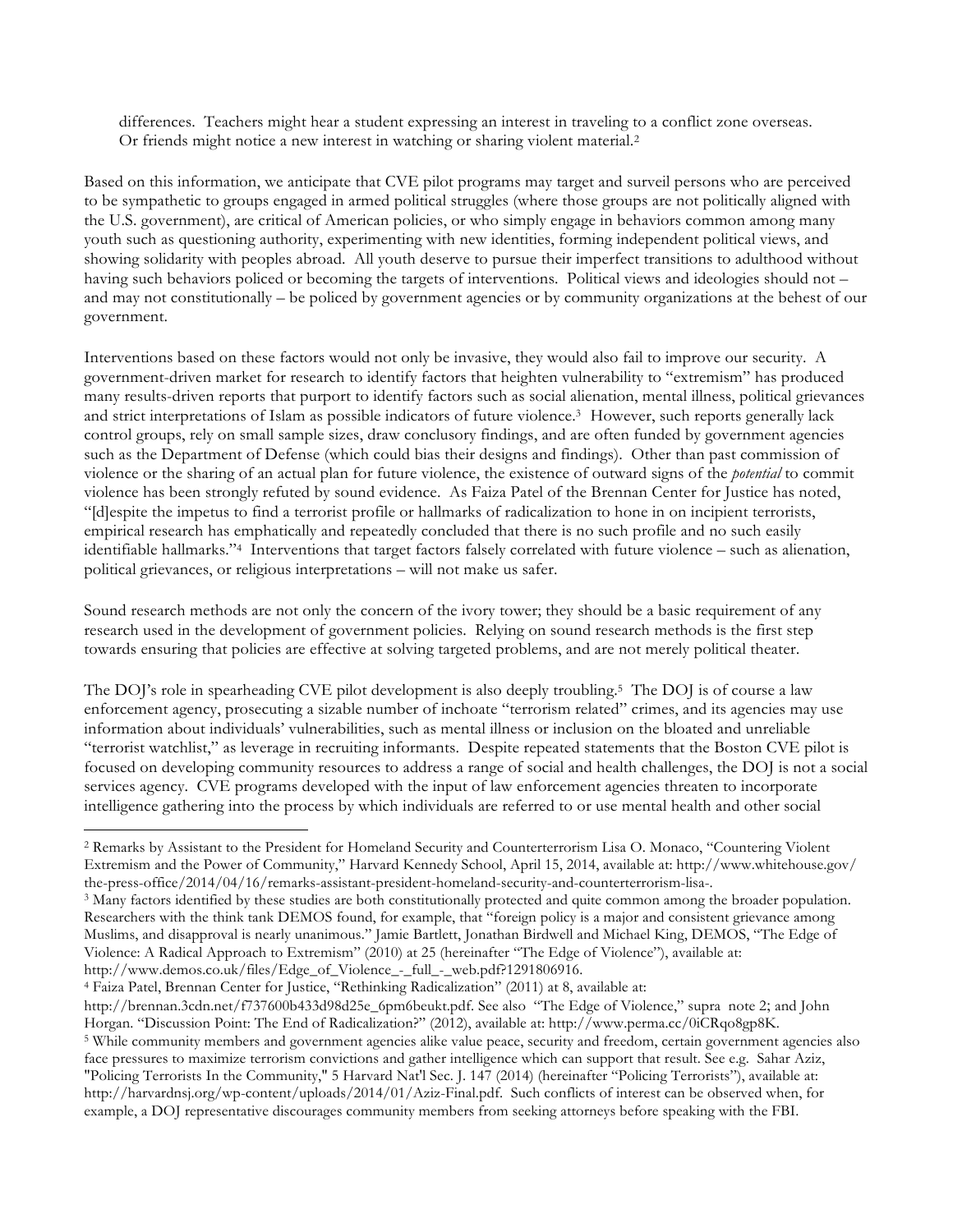services. Our concerns in this regard have been reinforced by recent revelations about law enforcement use of community outreach programs in Minneapolis-St. Paul as vehicles for surveillance and identification of "vulnerable" Somali community members.<sup>6</sup>

Based on available information about current CVE models in the U.S.,7 we additionally believe CVE programs may violate First Amendment guarantees of separation between church and state.8 To the extent that government agencies believe certain interpretations of Islam, for example, correlate with propensity to commit violence, they may indirectly or directly use CVE initiatives to discourage such interpretations and promote alternatives. Government favoring of a preferred brand of Islam, even through its community partners, would violate one of our most cherished constitutional liberties and threaten American Muslims' religious self-determination.

Many of the harms we anticipate CVE programs will inflict on our society have in fact already been experienced by British residents under the UK's "Preventing Violent Extremism" (or "Prevent") program launched in 2007. Though ostensibly neutral with regards to religion, Prevent has been used selectively such that it polices British citizens' behavior by two standards of legality: one for Muslims and one for everyone else.9 Under Prevent, a lack of government transparency and accountability, heavy focus on gathering intelligence on Muslim communities and the policing of radical dissent have all resulted in diminished youth confidence in democracy.10 Prevent has also compromised Muslims' ability to safely use social services, as its "Channel Program" has been extended to the health sector, eroding practices of doctor-patient confidentiality and increasing stigmatization of mentally ill individuals.<sup>11</sup>

The content of an unclassified National Counterterrorism Center CVE guide reinforces our misgivings that CVE programs in the U.S. may replicate the abuses of Prevent and other programs internationally. The document favorably cites a number of CVE programs in other countries -- including countries, such as Saudi Arabia, with records of serious human rights abuses and fewer constitutional protections than the U.S. The "guide" also recommends that police, educators, health professionals, and other social service providers rate families, individuals and communities on a range of factors (such as "parent-child bonding" and "perceived economic stress") -- alleged

 <sup>6</sup> See Michael Price, Brennan Center for Justice at New York University School of Law, "Community Outreach or Intelligence Gathering: A Closer Look at 'Countering Violent Extremism' Programs," available at:

https://www.brennancenter.org/sites/default/files/analysis/Community\_Outreach\_or\_Intelligence\_Gathering.pdf. These revelations are not the first to expose the use of law enforcement "community outreach" for intelligence gathering. Ibid at note 5. <sup>7</sup> For example, in the "Montgomery County Model" originated by the World Organization for Resource Development and Education, interpretations of Islam are viewed as a tool of "interventions" targeting those perceived as vulnerable to "radicalization." "With the involvement of the Montgomery County Police Department, the [Faith Community Working Group] is designed to reduce homegrown radicalization by creating public awareness about the risk factors and empowering the appropriate figures to intervene with vulnerable individuals…[T]he program relies on a trusting relationship among local police, schools, health and human services agencies, and the faith community, whereby persons who may be radicalized...are identified as possibly benefiting from an intervention…[M]any local Imams have demonstrated a commitment to conducting the theological interventions[.]" Hedieh Mirahmadi, The Washington Institute, "An Innovative Approach to Countering Violent Extremism," October 9, 2013, available at: http://www.washingtoninstitute.org/policy-analysis/view/an-innovative-approach-to-countering-

violent-extremism1. <sup>8</sup> See "Policing Terrorists," supra note 4, at 191, and Samuel J. Rascoff, "Establishing Official Islam? The Law and Strategy of Counter-Radicalization," 64 Stan. L. Rev. 125 (2012), available at

http://www.stanfordlawreview.org/print/article/establishing-official-islam.

<sup>9</sup> See e.g. Jahangir Mohammed and Dr Adnan Siddiqui, CAGE, "The Prevent Strategy: A Cradle to Grave Police State" (2014) at 8, 28 (herinafter "The Prevent Strategy"), available at: http://cageuk.org/report.pdf.

<sup>10</sup> See Arun Kundnani, Institute of Race Relations, "Spooked! How Not to Prevent Violent Extremism" (2009) (herinafter "Spooked"), available at http://www.irr.org.uk/pdf2/spooked.pdf. See also "The Prevent Strategy." See also "The Prevent Strategy;" House of Commons Community and Local Government Committee, "Preventing Violent Extremism," March 16, 2010, available at: http://www.publications.parliament.uk/pa/cm200910/cmselect/cmcomloc/65/65.pdf

<sup>11</sup> See "The Prevent Strategy"at 16 - 19. The Channel program, launched in 2007 to identify "those considered 'vulnerable' or, 'at risk' of being drawn towards extremism or violence, . . . provides collaboration between the Police and other agencies such as schools and youth workers in identifying and referring individuals and carrying out de-radicalising interventions." "The Prevent Strategy" at 12.